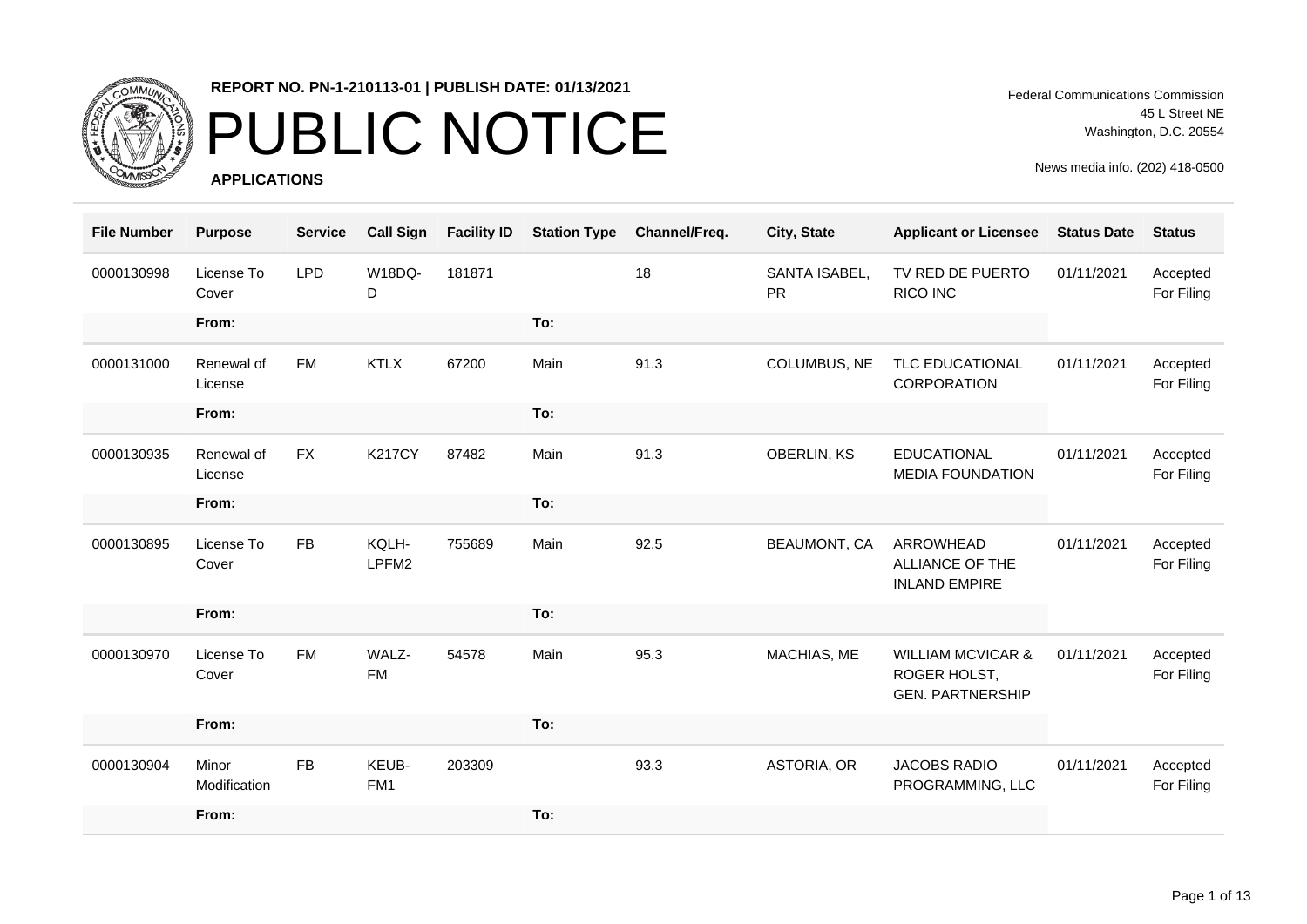

### PUBLIC NOTICE

**APPLICATIONS**

Federal Communications Commission 45 L Street NE Washington, D.C. 20554

| <b>File Number</b> | <b>Purpose</b>         | <b>Service</b> | <b>Call Sign</b> | <b>Facility ID</b> | <b>Station Type</b> | Channel/Freq.             | City, State                 | <b>Applicant or Licensee</b>                               | <b>Status Date</b> | <b>Status</b>          |
|--------------------|------------------------|----------------|------------------|--------------------|---------------------|---------------------------|-----------------------------|------------------------------------------------------------|--------------------|------------------------|
| 0000130902         | License To<br>Cover    | <b>FX</b>      | <b>W280FM</b>    | 201167             |                     | 103.9                     | DANVILLE, KY                | <b>HOMETOWN</b><br><b>BROADCASTING OF</b><br>DANVILLE, INC | 01/11/2021         | Accepted<br>For Filing |
|                    | From:                  |                |                  |                    | To:                 |                           |                             |                                                            |                    |                        |
| 0000130866         | Transfer of<br>Control | <b>FM</b>      | <b>KCYS</b>      | 78427              | Main                | 96.5                      | SEASIDE, OR                 | DAVE'S<br><b>BROADCASTING</b><br>CORPORATION               | 01/11/2021         | Accepted<br>For Filing |
|                    | From: David M. Heick   |                |                  |                    | To: Cyrus A. Heick  |                           |                             |                                                            |                    |                        |
| 0000130843         | Transfer of<br>Control | <b>FM</b>      | <b>KOCD</b>      | 191552             | Main                | 101.5                     | OKEENE, OK                  | <b>SAIR</b><br>COMMUNICATIONS,<br><b>LLC</b>               | 01/11/2021         | Accepted<br>For Filing |
|                    | From: Belma Diaz       |                |                  |                    |                     | To: HIGHWAY 64 RADIO, LLC |                             |                                                            |                    |                        |
| 0000130940         | Renewal of<br>License  | <b>FX</b>      | <b>K221DW</b>    | 143642             |                     | 92.1                      | TECUMSEH, KS                | <b>EDUCATIONAL</b><br><b>MEDIA FOUNDATION</b>              | 01/11/2021         | Accepted<br>For Filing |
|                    | From:                  |                |                  |                    | To:                 |                           |                             |                                                            |                    |                        |
| 0000130959         | Renewal of<br>License  | <b>FM</b>      | KLJV             | 121887             | Main                | 88.3                      | <b>SCOTTSBLUFF</b><br>, NE  | <b>EDUCATIONAL</b><br><b>MEDIA FOUNDATION</b>              | 01/11/2021         | Accepted<br>For Filing |
|                    | From:                  |                |                  |                    | To:                 |                           |                             |                                                            |                    |                        |
| 0000130960         | Renewal of<br>License  | <b>FM</b>      | <b>KLNB</b>      | 91842              | Main                | 88.3                      | <b>GRAND ISLAND</b><br>, NE | <b>EDUCATIONAL</b><br><b>MEDIA FOUNDATION</b>              | 01/11/2021         | Accepted<br>For Filing |
|                    | From:                  |                |                  |                    | To:                 |                           |                             |                                                            |                    |                        |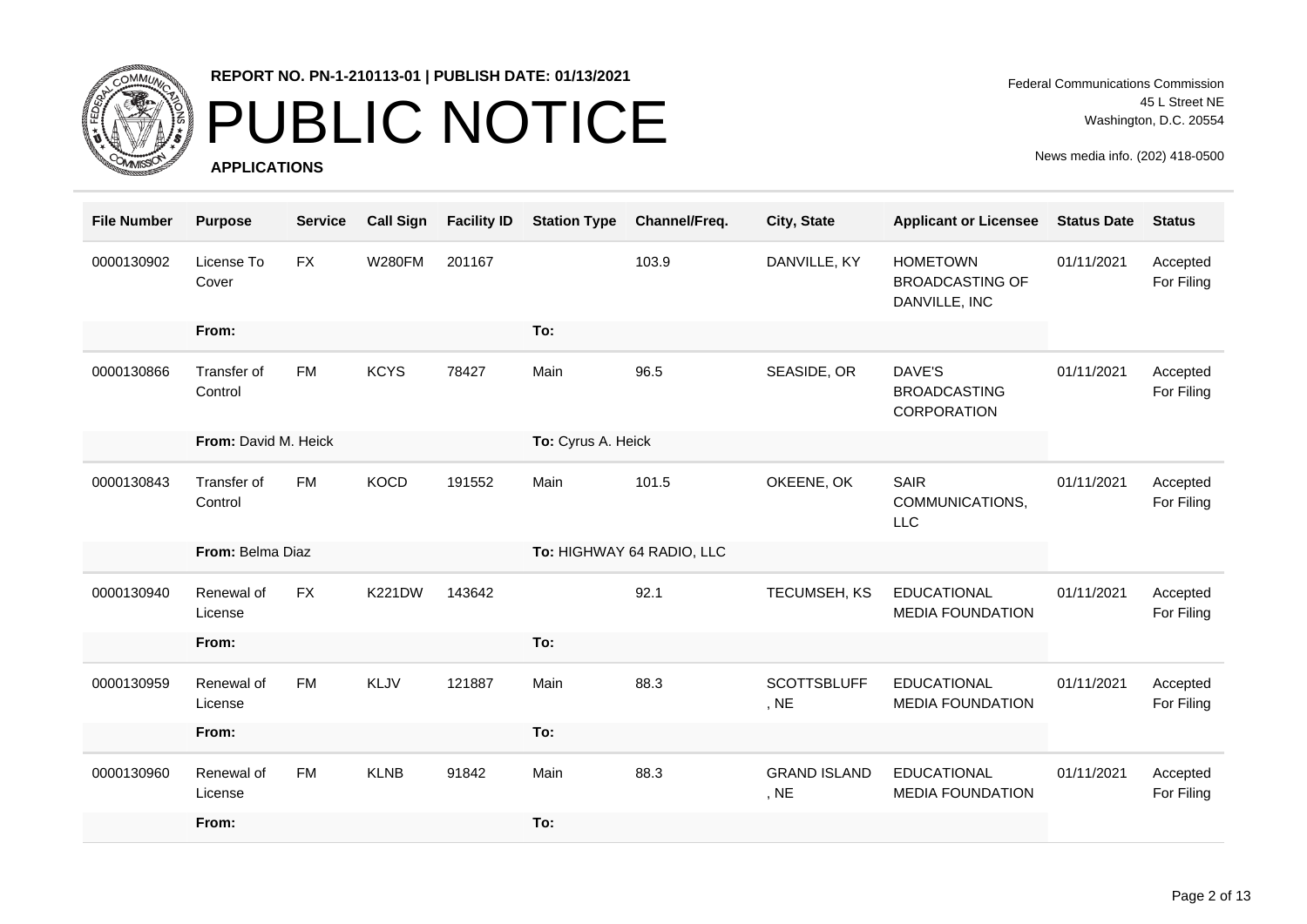

### PUBLIC NOTICE

**APPLICATIONS**

Federal Communications Commission 45 L Street NE Washington, D.C. 20554

| <b>File Number</b> | <b>Purpose</b>        | <b>Service</b> | <b>Call Sign</b>   | <b>Facility ID</b> | <b>Station Type</b> | Channel/Freq. | City, State              | <b>Applicant or Licensee</b>                  | <b>Status Date</b> | <b>Status</b>          |
|--------------------|-----------------------|----------------|--------------------|--------------------|---------------------|---------------|--------------------------|-----------------------------------------------|--------------------|------------------------|
| 0000130932         | Renewal of<br>License | <b>FM</b>      | <b>KOKF</b>        | 54418              | Main                | 90.9          | EDMOND, OK               | <b>EDUCATIONAL</b><br><b>MEDIA FOUNDATION</b> | 01/11/2021         | Accepted<br>For Filing |
|                    | From:                 |                |                    |                    | To:                 |               |                          |                                               |                    |                        |
| 0000130973         | Minor<br>Modification | FL.            | WFDG-<br><b>LP</b> | 195233             |                     | 92.3          | MURRAYVILLE,<br>GA       | <b>Big Band Fans</b>                          | 01/11/2021         | Accepted<br>For Filing |
|                    | From:                 |                |                    |                    | To:                 |               |                          |                                               |                    |                        |
| 0000130963         | Renewal of<br>License | <b>FX</b>      | <b>K228BR</b>      | 68292              | Main                | 93.5          | TULSA, OK                | <b>EDUCATIONAL</b><br><b>MEDIA FOUNDATION</b> | 01/11/2021         | Accepted<br>For Filing |
|                    | From:                 |                |                    |                    | To:                 |               |                          |                                               |                    |                        |
| 0000130919         | Renewal of<br>License | <b>FM</b>      | <b>KWKL</b>        | 122257             | Main                | 89.9          | GRANDFIELD,<br>OK        | <b>EDUCATIONAL</b><br><b>MEDIA FOUNDATION</b> | 01/11/2021         | Accepted<br>For Filing |
|                    | From:                 |                |                    |                    | To:                 |               |                          |                                               |                    |                        |
| 0000130942         | Renewal of<br>License | <b>FM</b>      | <b>KAIG</b>        | 93776              | Main                | 89.9          | DODGE CITY,<br><b>KS</b> | <b>EDUCATIONAL</b><br><b>MEDIA FOUNDATION</b> | 01/11/2021         | Accepted<br>For Filing |
|                    | From:                 |                |                    |                    | To:                 |               |                          |                                               |                    |                        |
| 0000130927         | Renewal of<br>License | <b>FM</b>      | <b>KARU</b>        | 124883             | Main                | 88.9          | CACHE, OK                | <b>EDUCATIONAL</b><br><b>MEDIA FOUNDATION</b> | 01/11/2021         | Accepted<br>For Filing |
|                    | From:                 |                |                    |                    | To:                 |               |                          |                                               |                    |                        |
| 0000130920         | Renewal of<br>License | <b>FX</b>      | <b>K276FR</b>      | 140033             |                     | 103.1         | DUNCAN, OK               | <b>EDUCATIONAL</b><br><b>MEDIA FOUNDATION</b> | 01/11/2021         | Accepted<br>For Filing |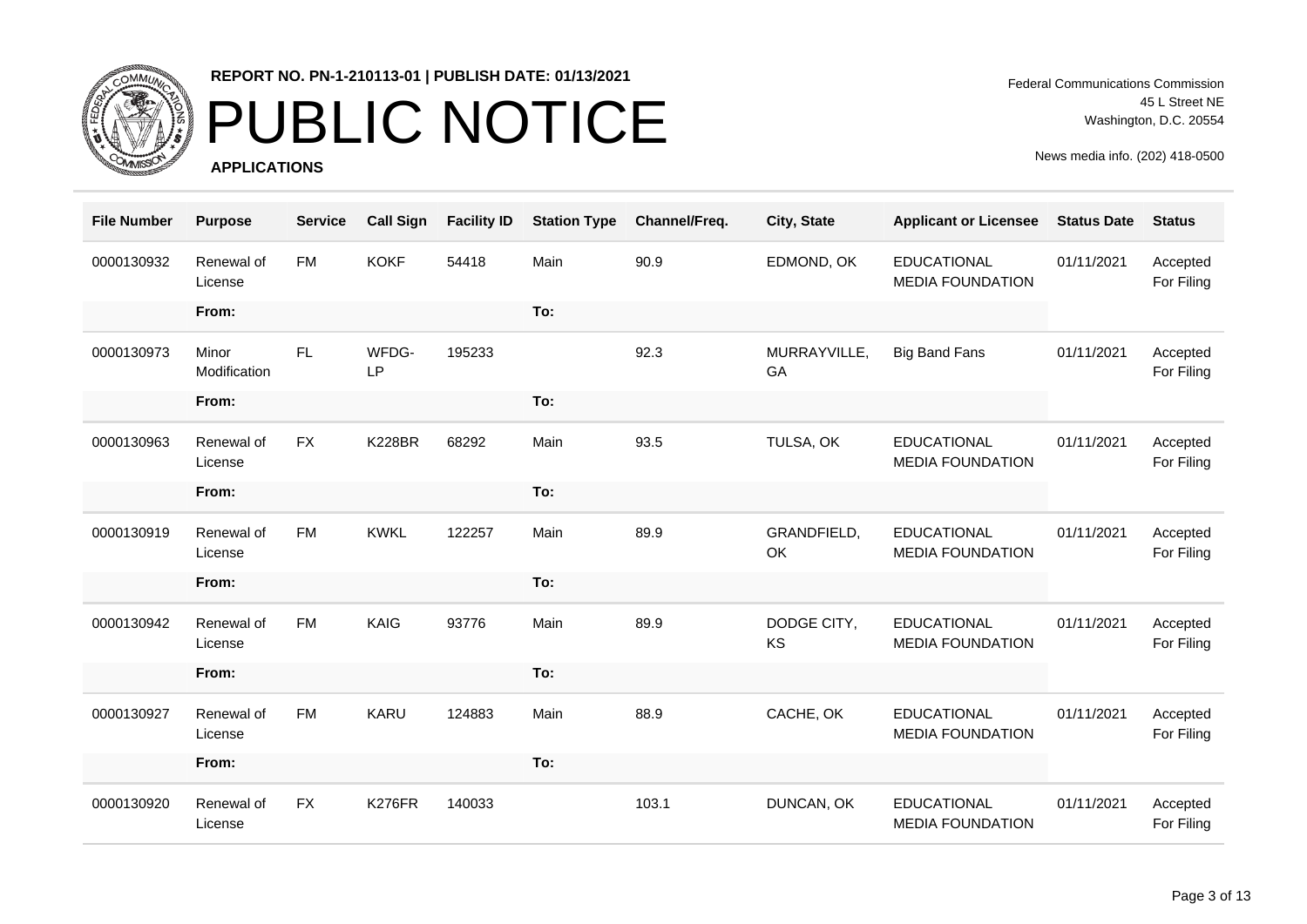

### PUBLIC NOTICE

**APPLICATIONS**

Federal Communications Commission 45 L Street NE Washington, D.C. 20554

| <b>File Number</b> | <b>Purpose</b>        | <b>Service</b> | <b>Call Sign</b> | <b>Facility ID</b> | <b>Station Type</b> | Channel/Freq. | City, State         | <b>Applicant or Licensee</b>                  | <b>Status Date</b> | <b>Status</b>          |
|--------------------|-----------------------|----------------|------------------|--------------------|---------------------|---------------|---------------------|-----------------------------------------------|--------------------|------------------------|
|                    | From:                 |                |                  |                    | To:                 |               |                     |                                               |                    |                        |
| 0000130930         | Renewal of<br>License | <b>FM</b>      | <b>KKVO</b>      | 1192               | Main                | 90.9          | ALTUS, OK           | <b>EDUCATIONAL</b><br><b>MEDIA FOUNDATION</b> | 01/11/2021         | Accepted<br>For Filing |
|                    | From:                 |                |                  |                    | To:                 |               |                     |                                               |                    |                        |
| 0000130957         | Renewal of<br>License | <b>FM</b>      | <b>KFLV</b>      | 89576              | Main                | 89.9          | WILBER, NE          | <b>EDUCATIONAL</b><br><b>MEDIA FOUNDATION</b> | 01/11/2021         | Accepted<br>For Filing |
|                    | From:                 |                |                  |                    | To:                 |               |                     |                                               |                    |                        |
| 0000130969         | License To<br>Cover   | <b>FX</b>      | <b>W255DB</b>    | 140578             |                     | 98.9          | <b>BRISTOL, TN</b>  | <b>Bristol Broadcasting</b><br>Company, Inc.  | 01/11/2021         | Accepted<br>For Filing |
|                    | From:                 |                |                  |                    | To:                 |               |                     |                                               |                    |                        |
| 0000130934         | Renewal of<br>License | <b>FX</b>      | <b>K218DR</b>    | 82897              | Main                | 91.5          | <b>BEL AIRE, KS</b> | <b>EDUCATIONAL</b><br><b>MEDIA FOUNDATION</b> | 01/11/2021         | Accepted<br>For Filing |
|                    | From:                 |                |                  |                    | To:                 |               |                     |                                               |                    |                        |
| 0000130950         | Renewal of<br>License | <b>FM</b>      | <b>KNJT</b>      | 173498             | Main                | 90.3          | COLDWATER,<br>KS    | <b>FLORIDA PUBLIC</b><br>RADIO, INC.          | 01/11/2021         | Accepted<br>For Filing |
|                    | From:                 |                |                  |                    | To:                 |               |                     |                                               |                    |                        |
| 0000130982         | Renewal of<br>License | <b>LPD</b>     | K30QB-D          | 61056              | Main                | 788.0         | SHREVEPORT,<br>LA   | <b>VENTANA</b><br>TELEVISION, INC.            | 01/11/2021         | Accepted<br>For Filing |
|                    | From:                 |                |                  |                    | To:                 |               |                     |                                               |                    |                        |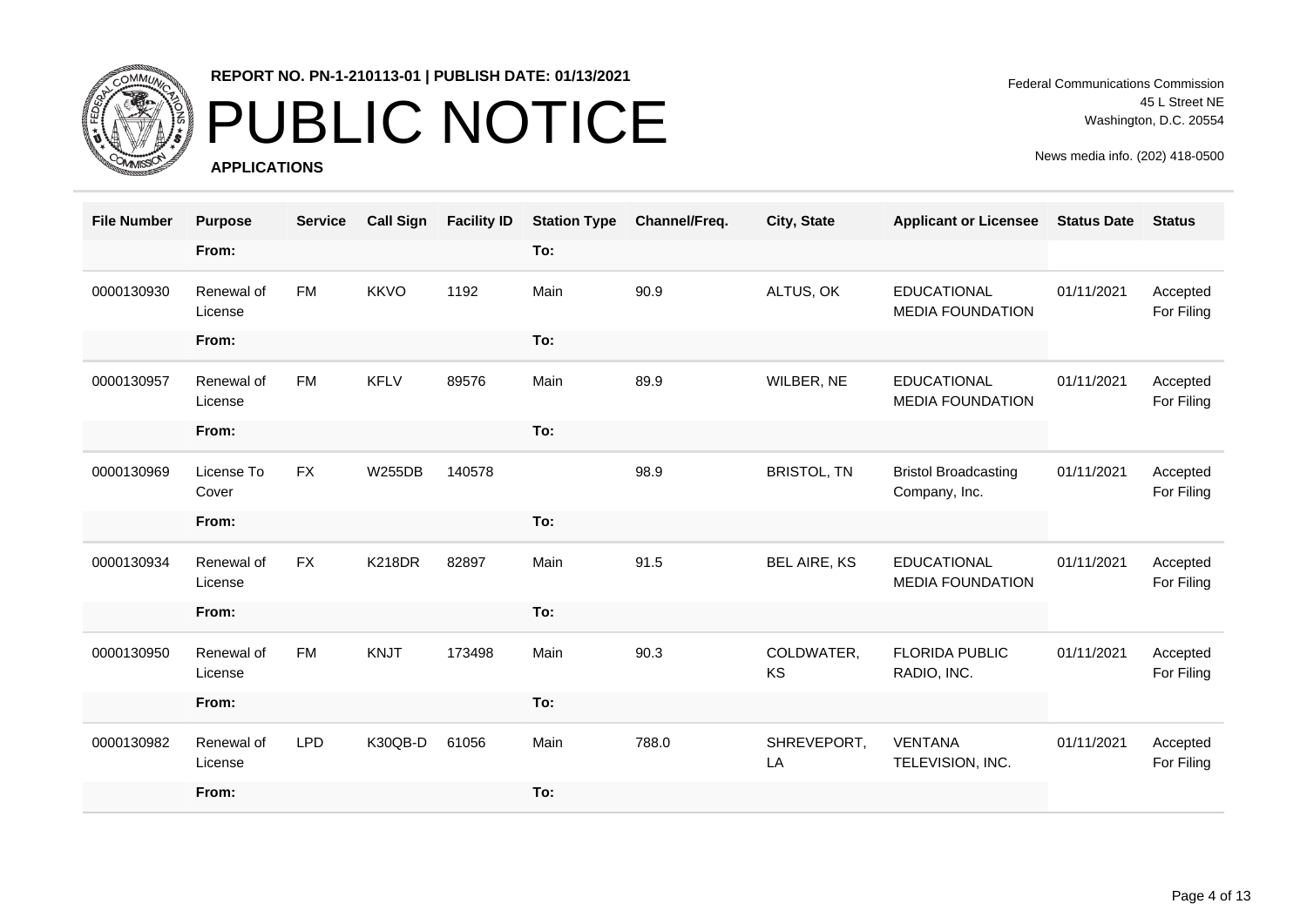

### PUBLIC NOTICE

**APPLICATIONS**

Federal Communications Commission 45 L Street NE Washington, D.C. 20554

| <b>File Number</b> | <b>Purpose</b>                        | <b>Service</b> | <b>Call Sign</b> | <b>Facility ID</b> | <b>Station Type</b>  | Channel/Freq. | City, State                | <b>Applicant or Licensee</b>                                                             | <b>Status Date</b> | <b>Status</b>          |
|--------------------|---------------------------------------|----------------|------------------|--------------------|----------------------|---------------|----------------------------|------------------------------------------------------------------------------------------|--------------------|------------------------|
| 0000130997         | Assignment<br>of<br>Authorization     | <b>FX</b>      | <b>K211DR</b>    | 91997              | Main                 | 90.1          | <b>VICTORIA, TX</b>        | <b>CENTRO CRISTIANO</b><br>DE VIDA ETERNA                                                | 01/11/2021         | Accepted<br>For Filing |
|                    | From: CENTRO CRISTIANO DE VIDA ETERNA |                |                  |                    | To: Gerald Benevides |               |                            |                                                                                          |                    |                        |
| 0000130892         | Renewal of<br>License                 | FL.            | KZUC-LP          | 196796             |                      | 99.3          | EDMOND, OK                 | <b>UCENTRAL</b><br>STUDENT RADIO -<br>UNIVERSITY OF<br><b>CENTRAL</b><br><b>OKLAHOMA</b> | 01/11/2021         | Accepted<br>For Filing |
|                    | From:                                 |                |                  |                    | To:                  |               |                            |                                                                                          |                    |                        |
| 0000130922         | Renewal of<br>License                 | <b>FX</b>      | K265DT           | 140527             |                      | 100.9         | CHICKASHA,<br>OK           | <b>EDUCATIONAL</b><br><b>MEDIA FOUNDATION</b>                                            | 01/11/2021         | Accepted<br>For Filing |
|                    | From:                                 |                |                  |                    | To:                  |               |                            |                                                                                          |                    |                        |
| 0000130913         | Renewal of<br>License                 | <b>FX</b>      | <b>K212FZ</b>    | 122073             |                      | 90.3          | ADA, OK                    | <b>EDUCATIONAL</b><br><b>MEDIA FOUNDATION</b>                                            | 01/11/2021         | Accepted<br>For Filing |
|                    | From:                                 |                |                  |                    | To:                  |               |                            |                                                                                          |                    |                        |
| 0000131001         | Minor<br>Modification                 | <b>FX</b>      | <b>K295CB</b>    | 144879             |                      | 106.9         | DES MOINES,<br>IA          | <b>YOUNGERS</b><br>COLORADO<br><b>BROADCASTING LLC</b>                                   | 01/11/2021         | Accepted<br>For Filing |
|                    | From:                                 |                |                  |                    | To:                  |               |                            |                                                                                          |                    |                        |
| 0000130954         | Renewal of<br>License                 | <b>FX</b>      | <b>K218DL</b>    | 106587             |                      | 91.5          | <b>SCOTTSBLUFF</b><br>, NE | <b>EDUCATIONAL</b><br><b>MEDIA FOUNDATION</b>                                            | 01/11/2021         | Accepted<br>For Filing |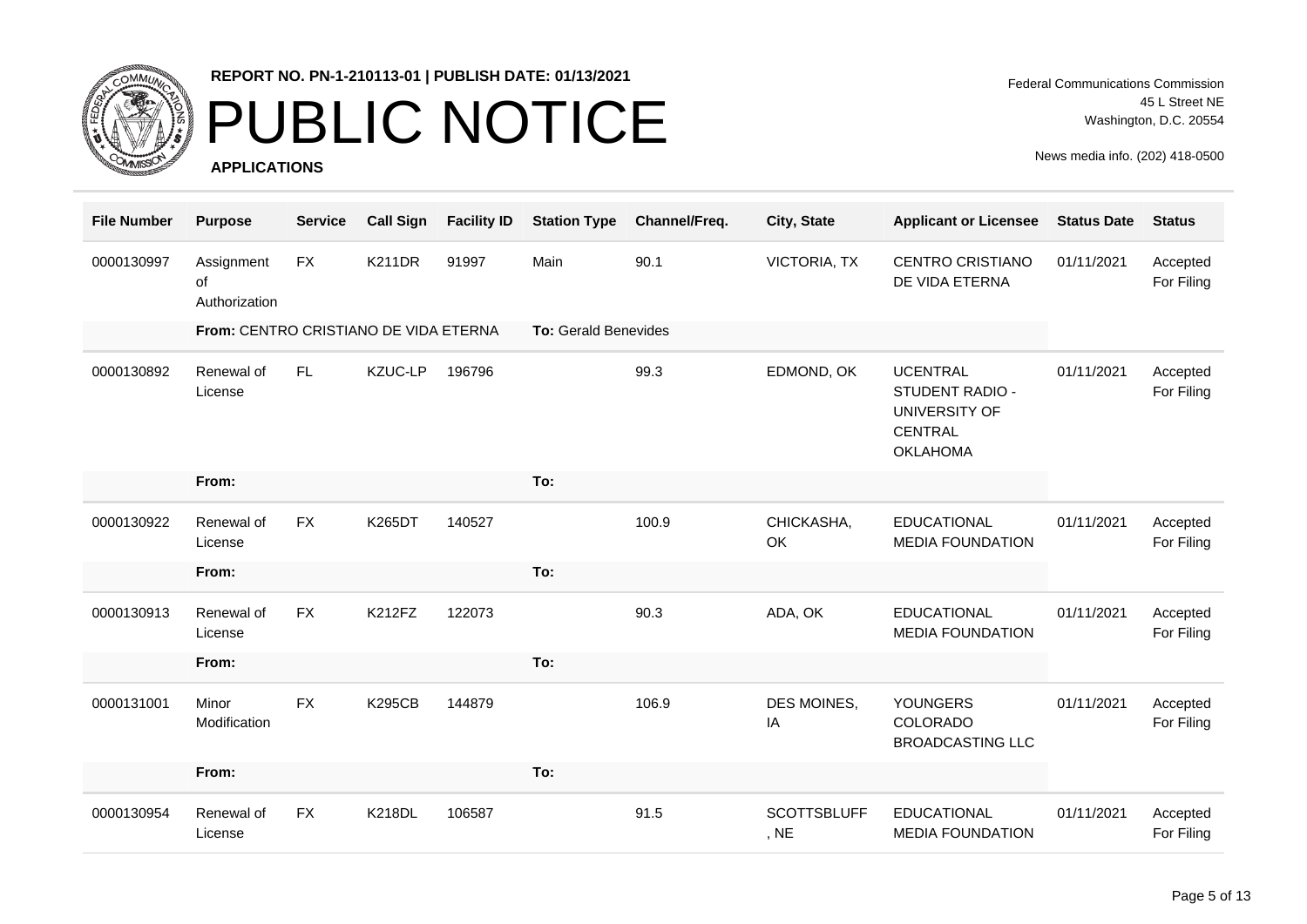

### PUBLIC NOTICE

**APPLICATIONS**

Federal Communications Commission 45 L Street NE Washington, D.C. 20554

| <b>File Number</b> | <b>Purpose</b>        | <b>Service</b> | <b>Call Sign</b> | <b>Facility ID</b> | <b>Station Type</b> | Channel/Freq. | City, State                 | <b>Applicant or Licensee</b>                  | <b>Status Date</b> | <b>Status</b>          |
|--------------------|-----------------------|----------------|------------------|--------------------|---------------------|---------------|-----------------------------|-----------------------------------------------|--------------------|------------------------|
|                    | From:                 |                |                  |                    | To:                 |               |                             |                                               |                    |                        |
| 0000130947         | Renewal of<br>License | <b>FM</b>      | <b>KGLV</b>      | 85506              | Main                | 88.9          | MANHATTAN,<br>KS            | <b>EDUCATIONAL</b><br><b>MEDIA FOUNDATION</b> | 01/11/2021         | Accepted<br>For Filing |
|                    | From:                 |                |                  |                    | To:                 |               |                             |                                               |                    |                        |
| 0000130929         | Renewal of<br>License | <b>FM</b>      | <b>KTKL</b>      | 106473             | Main                | 88.5          | STIGLER, OK                 | <b>EDUCATIONAL</b><br><b>MEDIA FOUNDATION</b> | 01/11/2021         | Accepted<br>For Filing |
|                    | From:                 |                |                  |                    | To:                 |               |                             |                                               |                    |                        |
| 0000130955         | Renewal of<br>License | <b>FM</b>      | <b>KDAI</b>      | 121842             | Main                | 89.1          | <b>SCOTTSBLUFF</b><br>, NE  | <b>EDUCATIONAL</b><br><b>MEDIA FOUNDATION</b> | 01/11/2021         | Accepted<br>For Filing |
|                    | From:                 |                |                  |                    | To:                 |               |                             |                                               |                    |                        |
| 0000130923         | Renewal of<br>License | <b>FX</b>      | <b>K288FX</b>    | 140182             |                     | 105.5         | NORTH ENID,<br>OK           | <b>EDUCATIONAL</b><br><b>MEDIA FOUNDATION</b> | 01/11/2021         | Accepted<br>For Filing |
|                    | From:                 |                |                  |                    | To:                 |               |                             |                                               |                    |                        |
| 0000130846         | Renewal of<br>License | <b>FM</b>      | <b>KFXI</b>      | 3338               | Main                | 92.1          | MARLOW, OK                  | DFWU, INC.                                    | 01/11/2021         | Accepted<br>For Filing |
|                    | From:                 |                |                  |                    | To:                 |               |                             |                                               |                    |                        |
| 0000130914         | Renewal of<br>License | <b>FM</b>      | <b>KWRI</b>      | 92989              | Main                | 89.1          | <b>BARTLESVILLE</b><br>, OK | <b>EDUCATIONAL</b><br><b>MEDIA FOUNDATION</b> | 01/11/2021         | Accepted<br>For Filing |
|                    | From:                 |                |                  |                    | To:                 |               |                             |                                               |                    |                        |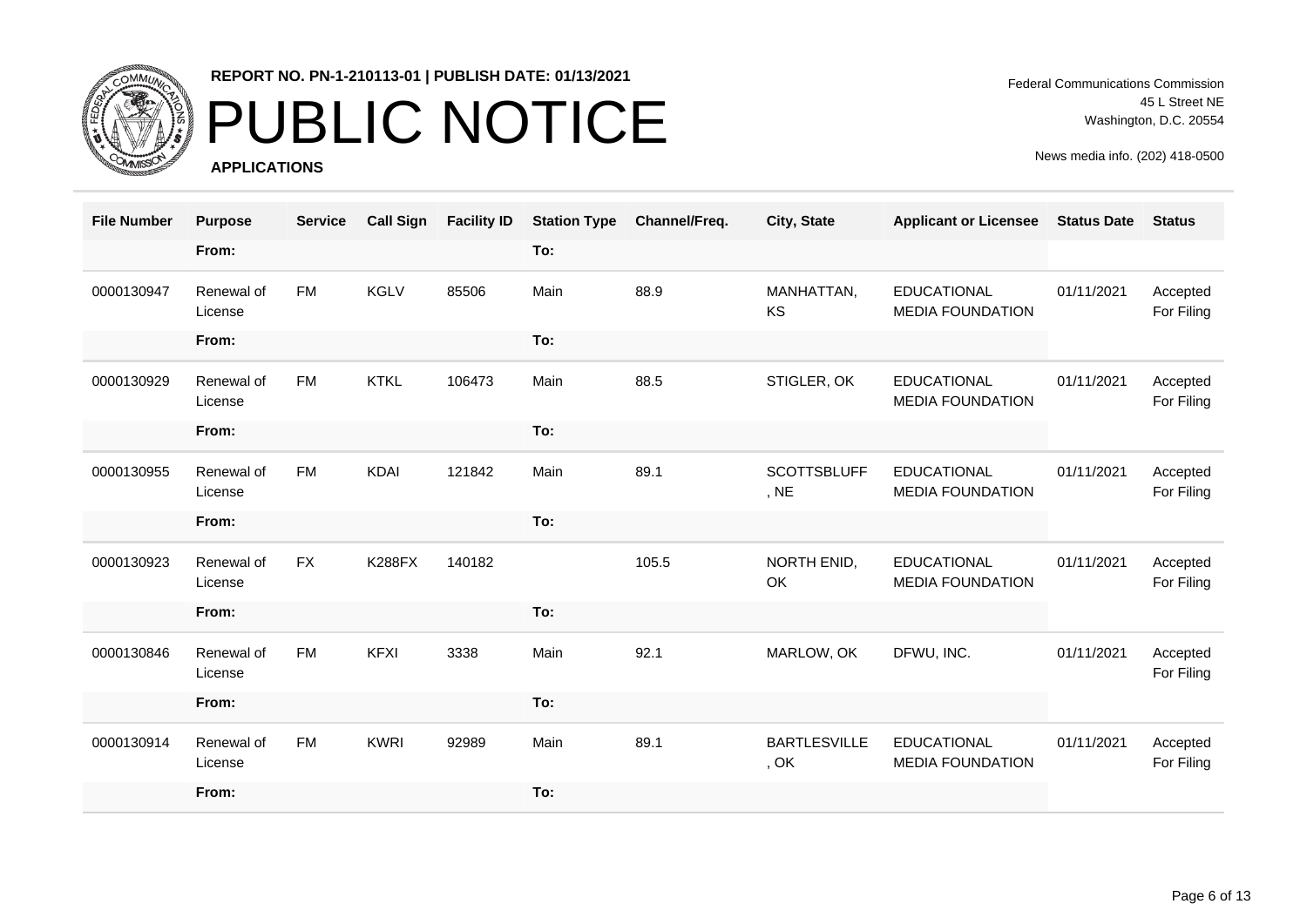

# PUBLIC NOTICE

**APPLICATIONS**

Federal Communications Commission 45 L Street NE Washington, D.C. 20554

| <b>File Number</b> | <b>Purpose</b>        | <b>Service</b> | <b>Call Sign</b> | <b>Facility ID</b> | <b>Station Type</b> | Channel/Freq. | City, State                                         | <b>Applicant or Licensee</b>                                    | <b>Status Date</b> | <b>Status</b>          |
|--------------------|-----------------------|----------------|------------------|--------------------|---------------------|---------------|-----------------------------------------------------|-----------------------------------------------------------------|--------------------|------------------------|
| 0000130878         | License To<br>Cover   | FX             | <b>W269DN</b>    | 200755             |                     | 101.7         | WADESBORO,<br>NC                                    | <b>NEW LIFE</b><br><b>COMMUNITY</b><br>TEMPLE OF FAITH,<br>INC. | 01/11/2021         | Accepted<br>For Filing |
|                    | From:                 |                |                  |                    | To:                 |               |                                                     |                                                                 |                    |                        |
| 0000130908         | Renewal of<br>License | <b>FM</b>      | <b>KYLK</b>      | 83209              | Main                | 103.7         | OKEMAH, OK                                          | <b>EDUCATIONAL</b><br><b>MEDIA FOUNDATION</b>                   | 01/11/2021         | Accepted<br>For Filing |
|                    | From:                 |                |                  |                    | To:                 |               |                                                     |                                                                 |                    |                        |
| 0000130882         | Renewal of<br>License | AM             | <b>KBEL</b>      | 14759              | Main                | 1240.0        | IDABEL, OK                                          | <b>KBEL</b><br>COMMUNICATIONS,<br><b>LLC</b>                    | 01/11/2021         | Accepted<br>For Filing |
|                    | From:                 |                |                  |                    | To:                 |               |                                                     |                                                                 |                    |                        |
| 0000130951         | Renewal of<br>License | <b>FM</b>      | <b>KLRK</b>      | 93610              | Main                | 91.9          | <b>GREAT BEND,</b><br>KS                            | <b>EDUCATIONAL</b><br><b>MEDIA FOUNDATION</b>                   | 01/11/2021         | Accepted<br>For Filing |
|                    | From:                 |                |                  |                    | To:                 |               |                                                     |                                                                 |                    |                        |
| 0000130903         | License To<br>Cover   | <b>FX</b>      | <b>K242DG</b>    | 201096             |                     | 96.9          | <b>WICHITA FALLS</b><br>, <sub>T</sub> <sub>X</sub> | TOWNSQUARE<br><b>MEDIA WICHITA</b><br>FALLS LICENSE, LLC        | 01/11/2021         | Accepted<br>For Filing |
|                    | From:                 |                |                  |                    | To:                 |               |                                                     |                                                                 |                    |                        |
| 0000130916         | Renewal of<br>License | <b>FX</b>      | <b>K263AM</b>    | 140516             |                     | 100.5         | TAHLEQUAH,<br>OK                                    | <b>EDUCATIONAL</b><br><b>MEDIA FOUNDATION</b>                   | 01/11/2021         | Accepted<br>For Filing |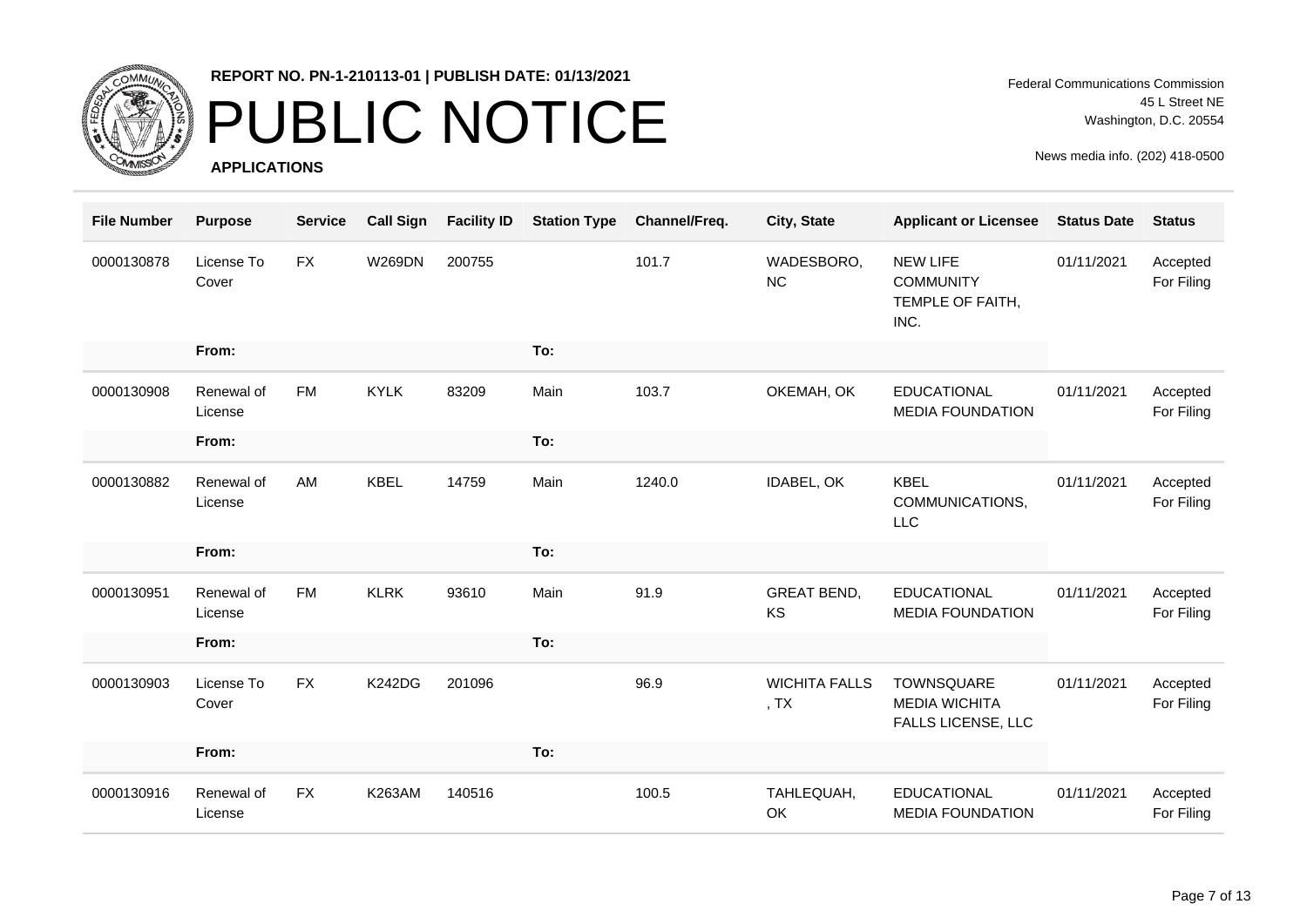

### PUBLIC NOTICE

**APPLICATIONS**

Federal Communications Commission 45 L Street NE Washington, D.C. 20554

| <b>File Number</b> | <b>Purpose</b>        | <b>Service</b> | <b>Call Sign</b> | <b>Facility ID</b> | <b>Station Type</b> | Channel/Freq. | City, State                  | <b>Applicant or Licensee</b>                  | <b>Status Date</b> | <b>Status</b>          |
|--------------------|-----------------------|----------------|------------------|--------------------|---------------------|---------------|------------------------------|-----------------------------------------------|--------------------|------------------------|
|                    | From:                 |                |                  |                    | To:                 |               |                              |                                               |                    |                        |
| 0000130918         | Renewal of<br>License | <b>FX</b>      | <b>K285FI</b>    | 153252             |                     | 104.9         | MUSKOGEE,<br>OK              | <b>EDUCATIONAL</b><br><b>MEDIA FOUNDATION</b> | 01/11/2021         | Accepted<br>For Filing |
|                    | From:                 |                |                  |                    | To:                 |               |                              |                                               |                    |                        |
| 0000130937         | Renewal of<br>License | <b>FX</b>      | <b>K249DT</b>    | 152719             |                     | 97.7          | ATCHISON, KS                 | <b>EDUCATIONAL</b><br><b>MEDIA FOUNDATION</b> | 01/11/2021         | Accepted<br>For Filing |
|                    | From:                 |                |                  |                    | To:                 |               |                              |                                               |                    |                        |
| 0000130953         | Renewal of<br>License | <b>FX</b>      | <b>K212GI</b>    | 121883             |                     | 90.3          | HASTINGS, NE                 | <b>EDUCATIONAL</b><br><b>MEDIA FOUNDATION</b> | 01/11/2021         | Accepted<br>For Filing |
|                    | From:                 |                |                  |                    | To:                 |               |                              |                                               |                    |                        |
| 0000130985         | License To<br>Cover   | <b>FX</b>      | <b>W229CZ</b>    | 201739             |                     | 93.7          | <b>JACKSONVILLE</b><br>, FL  | RELEVANT RADIO,<br>INC.                       | 01/11/2021         | Accepted<br>For Filing |
|                    | From:                 |                |                  |                    | To:                 |               |                              |                                               |                    |                        |
| 0000130946         | Renewal of<br>License | <b>FM</b>      | <b>KSNS</b>      | 83614              | Main                | 91.5          | <b>MEDICINE</b><br>LODGE, KS | <b>FLORIDA PUBLIC</b><br>RADIO, INC.          | 01/11/2021         | Accepted<br>For Filing |
|                    | From:                 |                |                  |                    | To:                 |               |                              |                                               |                    |                        |
| 0000130964         | Renewal of<br>License | <b>FX</b>      | <b>K245BN</b>    | 152734             |                     | 96.9          | SALINA, KS                   | <b>EDUCATIONAL</b><br><b>MEDIA FOUNDATION</b> | 01/11/2021         | Accepted<br>For Filing |
|                    | From:                 |                |                  |                    | To:                 |               |                              |                                               |                    |                        |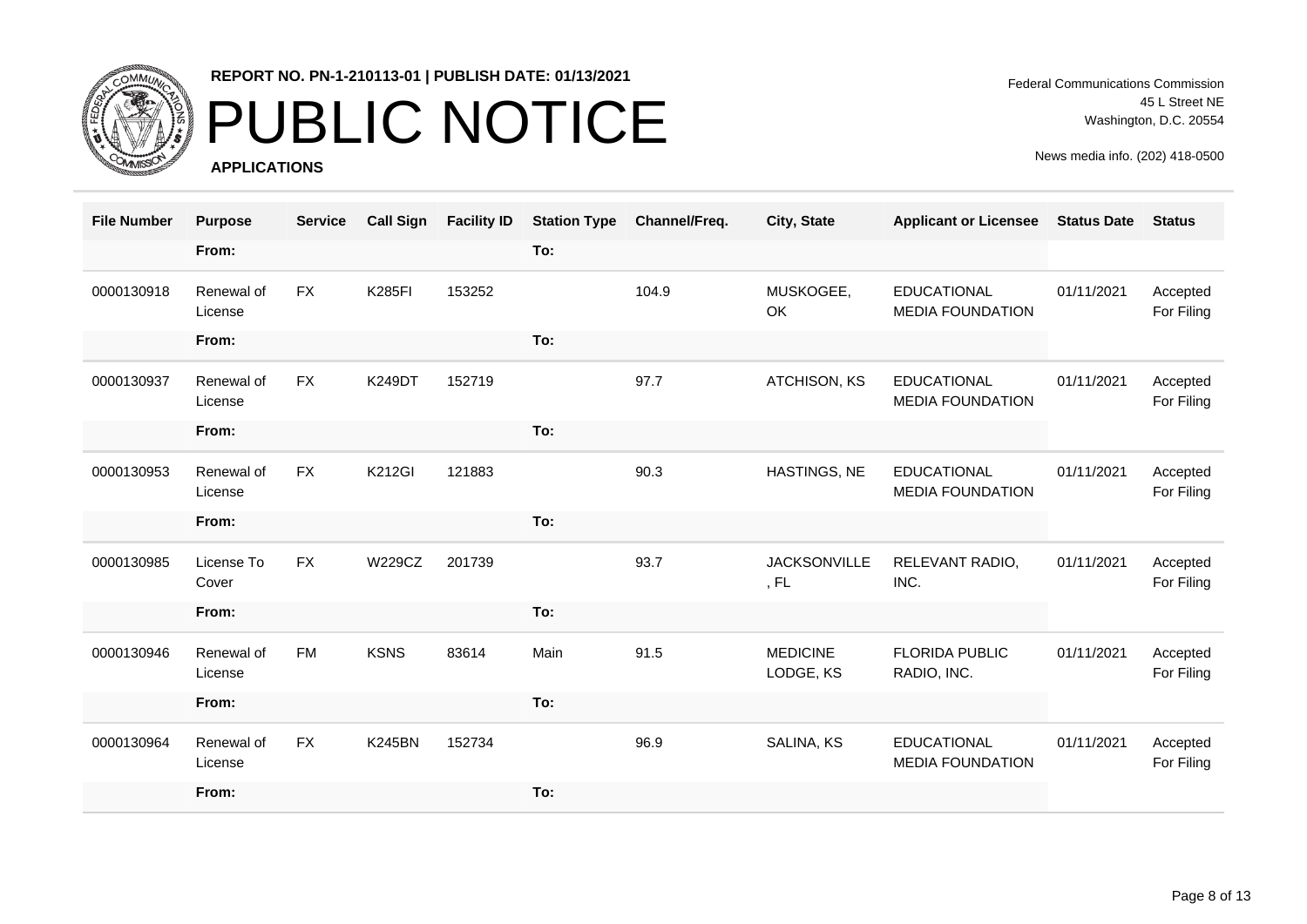

## PUBLIC NOTICE

**APPLICATIONS**

Federal Communications Commission 45 L Street NE Washington, D.C. 20554

| <b>File Number</b> | <b>Purpose</b>        | <b>Service</b> | <b>Call Sign</b> | <b>Facility ID</b> | <b>Station Type</b> | Channel/Freq. | City, State                | <b>Applicant or Licensee</b>                  | <b>Status Date</b> | <b>Status</b>          |
|--------------------|-----------------------|----------------|------------------|--------------------|---------------------|---------------|----------------------------|-----------------------------------------------|--------------------|------------------------|
| 0000130926         | Renewal of<br>License | <b>FX</b>      | <b>K246BC</b>    | 21795              | Main                | 97.1          | WOODWARD,<br>OK            | <b>FLORIDA PUBLIC</b><br>RADIO, INC.          | 01/11/2021         | Accepted<br>For Filing |
|                    | From:                 |                |                  |                    | To:                 |               |                            |                                               |                    |                        |
| 0000130938         | Renewal of<br>License | <b>FX</b>      | <b>K277CU</b>    | 144604             |                     | 103.3         | WICHITA, KS                | <b>EDUCATIONAL</b><br><b>MEDIA FOUNDATION</b> | 01/11/2021         | Accepted<br>For Filing |
|                    | From:                 |                |                  |                    | To:                 |               |                            |                                               |                    |                        |
| 0000130933         | Renewal of<br>License | <b>FX</b>      | <b>K215DM</b>    | 90955              | Main                | 90.9          | HOYT, KS                   | <b>EDUCATIONAL</b><br><b>MEDIA FOUNDATION</b> | 01/11/2021         | Accepted<br>For Filing |
|                    | From:                 |                |                  |                    | To:                 |               |                            |                                               |                    |                        |
| 0000130931         | Renewal of<br>License | <b>FM</b>      | <b>KKRD</b>      | 19603              | Main                | 91.1          | ENID, OK                   | <b>EDUCATIONAL</b><br><b>MEDIA FOUNDATION</b> | 01/11/2021         | Accepted<br>For Filing |
|                    | From:                 |                |                  |                    | To:                 |               |                            |                                               |                    |                        |
| 0000130911         | Renewal of<br>License | <b>FM</b>      | <b>KKRI</b>      | 88401              | Main                | 88.1          | POCOLA, OK                 | <b>EDUCATIONAL</b><br><b>MEDIA FOUNDATION</b> | 01/11/2021         | Accepted<br>For Filing |
|                    | From:                 |                |                  |                    | To:                 |               |                            |                                               |                    |                        |
| 0000130939         | Renewal of<br>License | <b>FX</b>      | <b>K230BP</b>    | 157089             |                     | 93.9          | HUTCHINSON,<br>KS          | <b>EDUCATIONAL</b><br><b>MEDIA FOUNDATION</b> | 01/11/2021         | Accepted<br>For Filing |
|                    | From:                 |                |                  |                    | To:                 |               |                            |                                               |                    |                        |
| 0000130977         | Renewal of<br>License | <b>LPD</b>     | K20MM-<br>D      | 61030              | Main                | 470.0         | <b>NEW ORLEANS</b><br>, LA | <b>VENTANA</b><br>TELEVISION, INC.            | 01/11/2021         | Accepted<br>For Filing |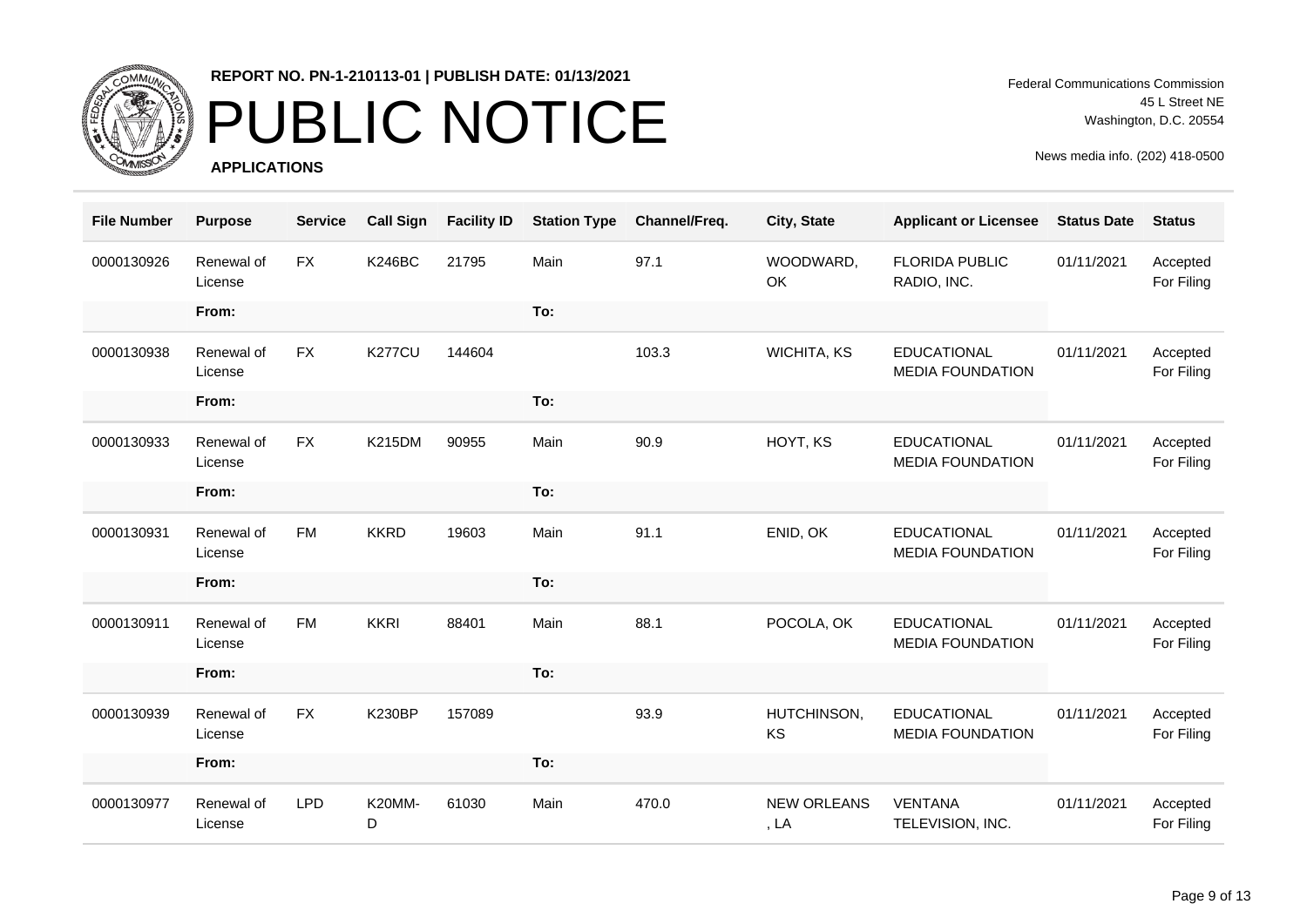

### PUBLIC NOTICE

**APPLICATIONS**

Federal Communications Commission 45 L Street NE Washington, D.C. 20554

| <b>File Number</b> | <b>Purpose</b>        | <b>Service</b> | <b>Call Sign</b> | <b>Facility ID</b> | <b>Station Type</b> | Channel/Freq. | City, State                  | <b>Applicant or Licensee</b>                  | <b>Status Date</b> | <b>Status</b>          |
|--------------------|-----------------------|----------------|------------------|--------------------|---------------------|---------------|------------------------------|-----------------------------------------------|--------------------|------------------------|
|                    | From:                 |                |                  |                    | To:                 |               |                              |                                               |                    |                        |
| 0000130961         | Renewal of<br>License | <b>FM</b>      | <b>KMLV</b>      | 85846              | Main                | 88.1          | RALSTON, NE                  | <b>EDUCATIONAL</b><br><b>MEDIA FOUNDATION</b> | 01/11/2021         | Accepted<br>For Filing |
|                    | From:                 |                |                  |                    | To:                 |               |                              |                                               |                    |                        |
| 0000130925         | Renewal of<br>License | <b>FM</b>      | <b>KREJ</b>      | 21791              | Main                | 101.7         | <b>MEDICINE</b><br>LODGE, KS | <b>FLORIDA PUBLIC</b><br>RADIO, INC.          | 01/11/2021         | Accepted<br>For Filing |
|                    | From:                 |                |                  |                    | To:                 |               |                              |                                               |                    |                        |
| 0000130958         | Renewal of<br>License | <b>FX</b>      | <b>K220GT</b>    | 89520              | Main                | 91.9          | LINCOLN, NE                  | <b>EDUCATIONAL</b><br><b>MEDIA FOUNDATION</b> | 01/11/2021         | Accepted<br>For Filing |
|                    | From:                 |                |                  |                    | To:                 |               |                              |                                               |                    |                        |
| 0000130915         | Renewal of<br>License | <b>FX</b>      | <b>K255BE</b>    | 147372             |                     | 98.9          | TULSA, OK                    | <b>EDUCATIONAL</b><br><b>MEDIA FOUNDATION</b> | 01/11/2021         | Accepted<br>For Filing |
|                    | From:                 |                |                  |                    | To:                 |               |                              |                                               |                    |                        |
| 0000130981         | Renewal of<br>License | <b>FM</b>      | <b>KJRF</b>      | 82987              | Main                | 91.1          | LAWTON, OK                   | THE CHRISTIAN<br>CENTER, INC.                 | 01/11/2021         | Accepted<br>For Filing |
|                    | From:                 |                |                  |                    | To:                 |               |                              |                                               |                    |                        |
| 0000130952         | Renewal of<br>License | <b>FX</b>      | K211FN           | 91450              | Main                | 90.1          | NORFOLK, NE                  | <b>EDUCATIONAL</b><br><b>MEDIA FOUNDATION</b> | 01/11/2021         | Accepted<br>For Filing |
|                    | From:                 |                |                  |                    | To:                 |               |                              |                                               |                    |                        |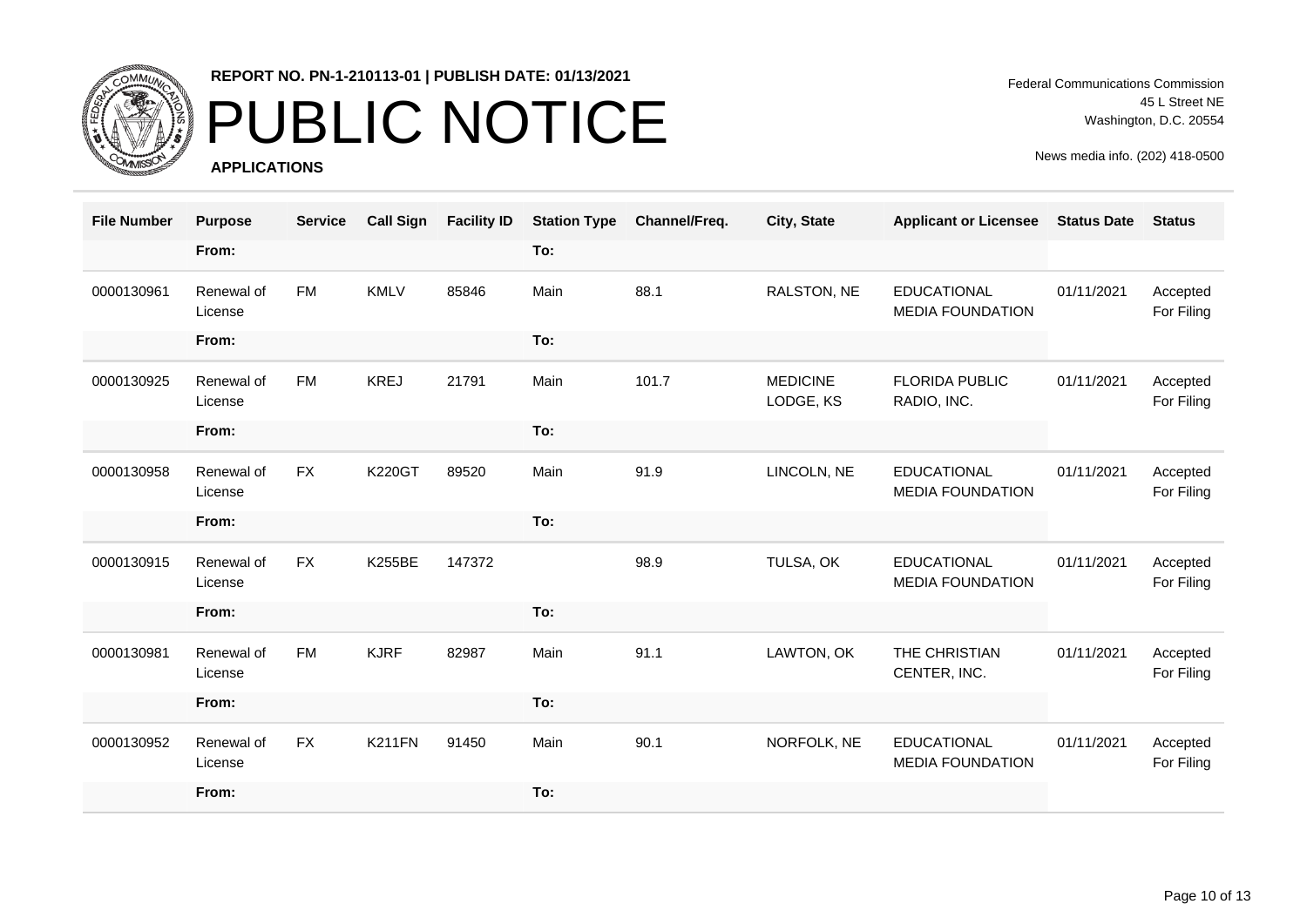

## PUBLIC NOTICE

**APPLICATIONS**

Federal Communications Commission 45 L Street NE Washington, D.C. 20554

| <b>File Number</b> | <b>Purpose</b>        | <b>Service</b> | <b>Call Sign</b> | <b>Facility ID</b> | <b>Station Type</b> | Channel/Freq. | City, State                 | <b>Applicant or Licensee</b>                                    | <b>Status Date</b> | <b>Status</b>          |
|--------------------|-----------------------|----------------|------------------|--------------------|---------------------|---------------|-----------------------------|-----------------------------------------------------------------|--------------------|------------------------|
| 0000130928         | Renewal of<br>License | <b>FX</b>      | <b>K264AJ</b>    | 91938              |                     | 100.7         | LAWTON, OK                  | <b>EDUCATIONAL</b><br><b>MEDIA FOUNDATION</b>                   | 01/11/2021         | Accepted<br>For Filing |
|                    | From:                 |                |                  |                    | To:                 |               |                             |                                                                 |                    |                        |
| 0000130880         | Renewal of<br>License | <b>FM</b>      | KBEL-FM          | 14758              | Main                | 96.7          | IDABEL, OK                  | <b>KBEL</b><br>COMMUNICATIONS,<br>LLC                           | 01/11/2021         | Accepted<br>For Filing |
|                    | From:                 |                |                  |                    | To:                 |               |                             |                                                                 |                    |                        |
| 0000130921         | Renewal of<br>License | <b>FM</b>      | <b>KYLV</b>      | 50169              | Main                | 88.9          | <b>OKLAHOMA</b><br>CITY, OK | <b>EDUCATIONAL</b><br><b>MEDIA FOUNDATION</b>                   | 01/11/2021         | Accepted<br>For Filing |
|                    | From:                 |                |                  |                    | To:                 |               |                             |                                                                 |                    |                        |
| 0000130906         | Renewal of<br>License | FL.            | KAXZ-LP          | 194676             |                     | 100.9         | <b>WICHITA, KS</b>          | <b>CALVARY CHAPEL</b><br>OF WICHITA, INC.                       | 01/11/2021         | Accepted<br>For Filing |
|                    | From:                 |                |                  |                    | To:                 |               |                             |                                                                 |                    |                        |
| 0000130968         | Renewal of<br>License | <b>FM</b>      | KTLI             | 48540              | Main                | 99.1          | EL DORADO,<br>KS            | EL DORADO<br>LICENSES, INC.                                     | 01/11/2021         | Accepted<br>For Filing |
|                    | From:                 |                |                  |                    | To:                 |               |                             |                                                                 |                    |                        |
| 0000130978         | Minor<br>Modification | FL.            | KHWC-<br>LP      | 196020             |                     | 94.7          | <b>HARRISON, MT</b>         | <b>HARRISON K-12</b><br><b>SCHOOL DISTRICT</b><br><b>NO. 23</b> | 01/11/2021         | Accepted<br>For Filing |
|                    | From:                 |                |                  |                    | To:                 |               |                             |                                                                 |                    |                        |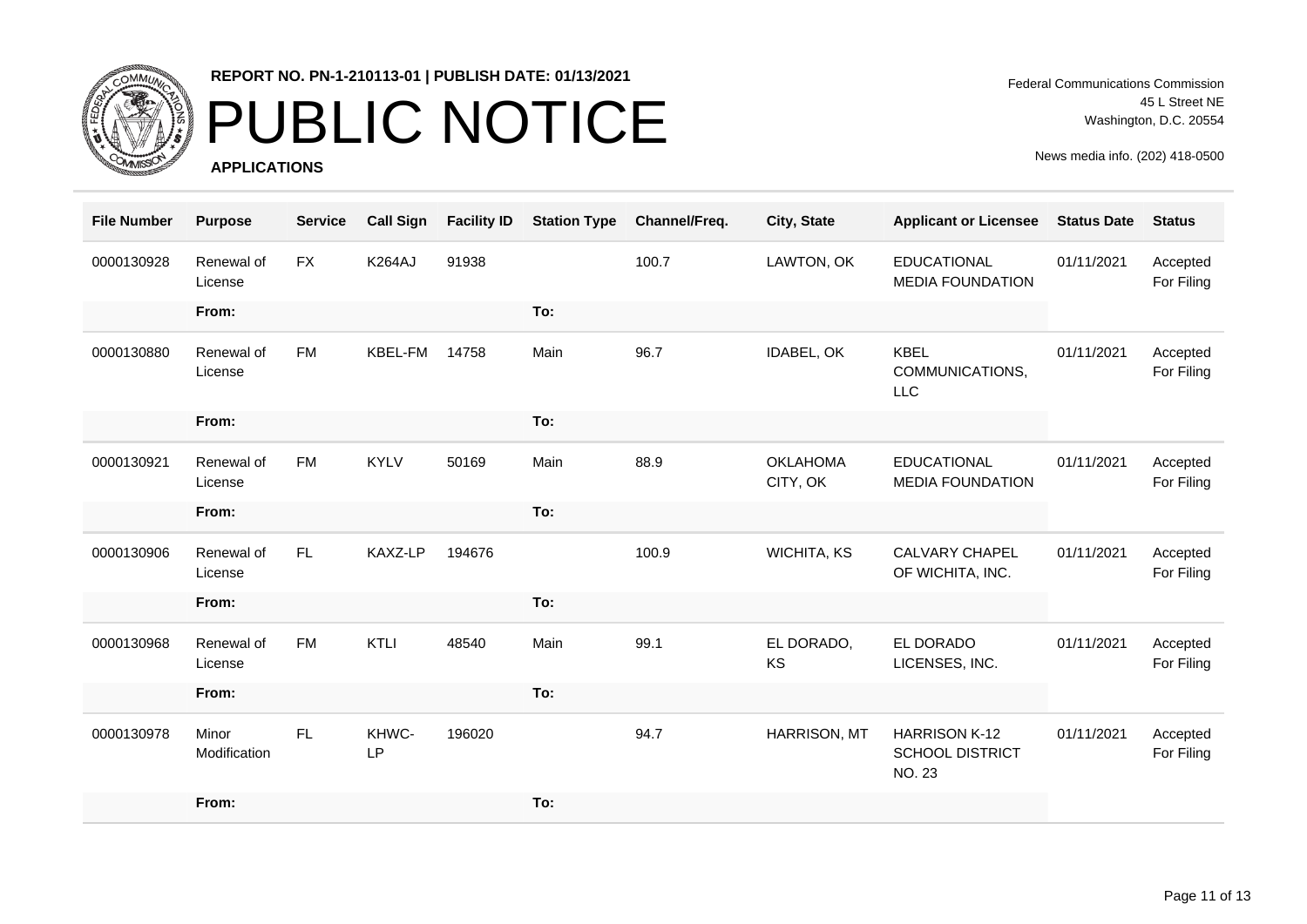

## PUBLIC NOTICE

**APPLICATIONS**

Federal Communications Commission 45 L Street NE Washington, D.C. 20554

| <b>File Number</b> | <b>Purpose</b>        | <b>Service</b> | <b>Call Sign</b> | <b>Facility ID</b> | <b>Station Type</b> | Channel/Freq. | City, State                 | <b>Applicant or Licensee</b>                  | <b>Status Date</b> | <b>Status</b>          |
|--------------------|-----------------------|----------------|------------------|--------------------|---------------------|---------------|-----------------------------|-----------------------------------------------|--------------------|------------------------|
| 0000130962         | Renewal of<br>License | <b>FM</b>      | <b>KVLD</b>      | 174372             | Main                | 91.7          | NORFOLK, NE                 | <b>EDUCATIONAL</b><br><b>MEDIA FOUNDATION</b> | 01/11/2021         | Accepted<br>For Filing |
|                    | From:                 |                |                  |                    | To:                 |               |                             |                                               |                    |                        |
| 0000130917         | Renewal of<br>License | <b>FX</b>      | <b>K293AP</b>    | 147381             |                     | 106.5         | <b>SAND SPRINGS</b><br>, OK | <b>EDUCATIONAL</b><br><b>MEDIA FOUNDATION</b> | 01/11/2021         | Accepted<br>For Filing |
|                    | From:                 |                |                  |                    | To:                 |               |                             |                                               |                    |                        |
| 0000130909         | Renewal of<br>License | <b>FX</b>      | <b>K240ED</b>    | 140535             |                     | 95.9          | TULSA, OK                   | <b>EDUCATIONAL</b><br><b>MEDIA FOUNDATION</b> | 01/11/2021         | Accepted<br>For Filing |
|                    | From:                 |                |                  |                    | To:                 |               |                             |                                               |                    |                        |
| 0000130912         | Renewal of<br>License | <b>FX</b>      | <b>K205FI</b>    | 122270             |                     | 88.9          | ARDMORE, OK                 | <b>EDUCATIONAL</b><br><b>MEDIA FOUNDATION</b> | 01/11/2021         | Accepted<br>For Filing |
|                    | From:                 |                |                  |                    | To:                 |               |                             |                                               |                    |                        |
| 0000130936         | Renewal of<br>License | <b>FX</b>      | <b>K217EN</b>    | 85883              | Main                | 91.3          | <b>GREAT BEND,</b><br>KS    | <b>EDUCATIONAL</b><br><b>MEDIA FOUNDATION</b> | 01/11/2021         | Accepted<br>For Filing |
|                    | From:                 |                |                  |                    | To:                 |               |                             |                                               |                    |                        |
| 0000130966         | Renewal of<br>License | <b>FX</b>      | <b>K285GP</b>    | 148229             |                     | 104.9         | MILLARD, NE                 | <b>EDUCATIONAL</b><br><b>MEDIA FOUNDATION</b> | 01/11/2021         | Accepted<br>For Filing |
|                    | From:                 |                |                  |                    | To:                 |               |                             |                                               |                    |                        |
| 0000130956         | License To<br>Cover   | <b>FX</b>      | K223CZ           | 201485             |                     | 92.5          | <b>GONZALES, TX</b>         | <b>TEXAS PUBLIC</b><br><b>RADIO</b>           | 01/11/2021         | Accepted<br>For Filing |